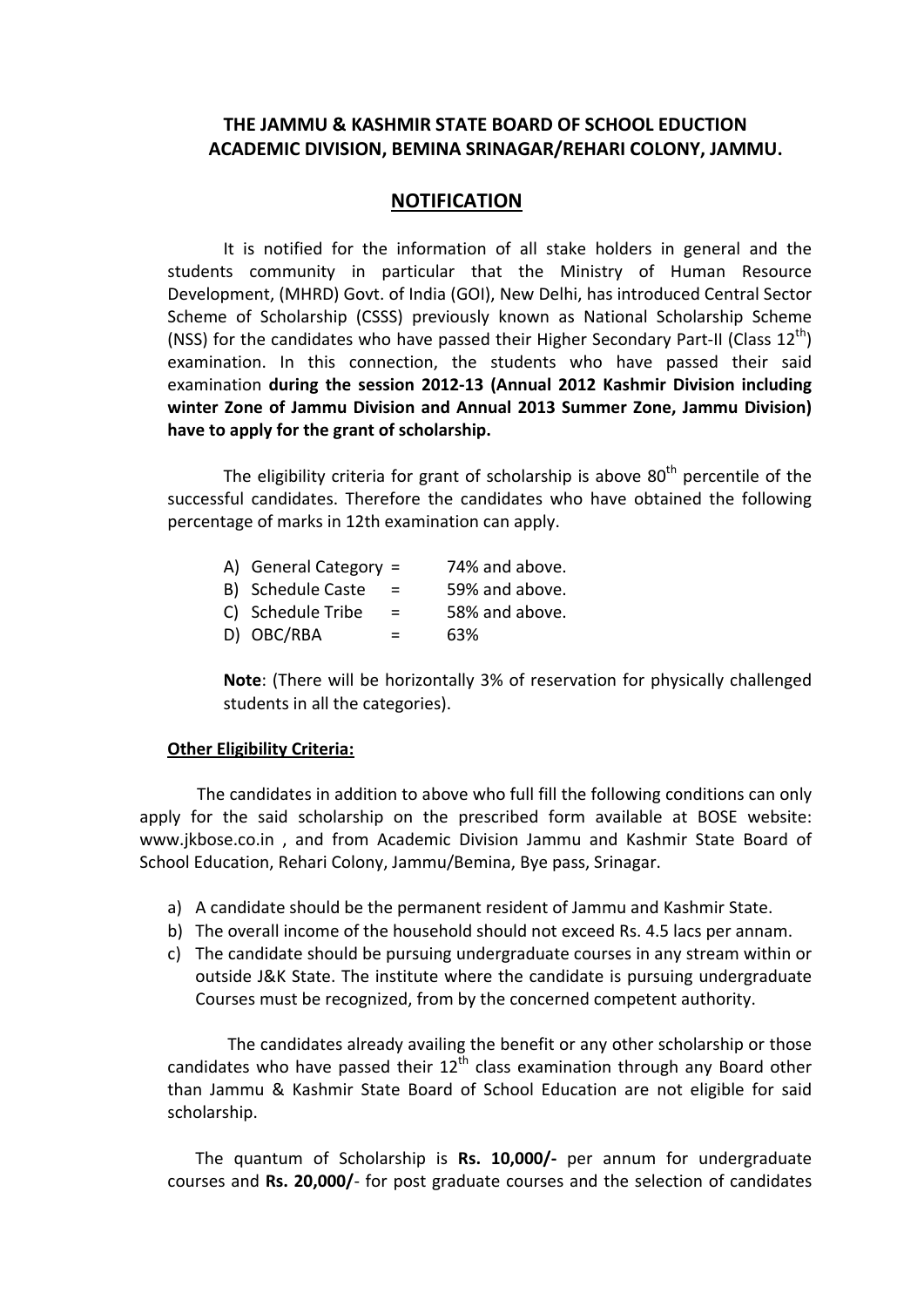shall be strictly as per the merit in respective categories separately for **Boys and Girls in the ratio of 1:1**. The distribution of scholarship will be granted **as per ratio of 3:2:1 in Science, Commerce and Humanities streams** respectively

> Category | Scholarship slots available **Total Boys Girls General 384 192 192 OBC/RBA 192 96 96 SC 128 64 64 ST 64 32 32 Total 768 384 384**

The break-up of scholarship slots available for different categories is as under.

The scholarships to the eligible candidates shall be granted by the Ministry of Human Resource Development (MHRD) Govt. of India (GOI) and credited directly in the personal account of students under Direct Benefit Transfer Scheme (DBT) after due scrutiny by Jammu & Kashmir State Board of School Education. The application forms duly complete in all respects shall reach the office of the undersigned, **Academic Division, Rehari Colony, Jammu /Academic Division Bemina, Bye Pass Srinagar by or before 17-8-2013 .**

No: F (Acad-C) CSSS/12-13 Liaison officer, Dated: 26-06-2013. Academics (JK, BOSE)

Copy to the:-

- 1- Commissioner/Secretary to Govt. Higher Education Department Civil Secretariat Srinagar for information.
- 2- Secretary to Govt. School Education Department, civil Secretariat Srinagar for information.
- 3- C.P.S Nonghulo, Director (Scholarships) National Scholarships Division, Department of Higher Eduction, Ministry of Human Resource Development West Block-1, Wing-6 R.K. Puram, New Delhi-110066 for information.
- 4- Director Colleges, J&K Govt. Civil Secretariat Srinagar for information.
- 5- Registrar, University of Kashmir / Jammu / Central University / Jammu / Kashmir /BGSB University /MATA Vaishno Devi University Katra/ Ismalic University Awantipora .
- 6- Principals of all the Degree Colleges of J&K State/Medical College/Engineering Colleges/NIT.
- 7- I/C website [www.jkbose.co.in](http://www.jkbose.co.in/) for uploading the above notification alongwith Application forms with all Annexure.
- 8- P.S/P.A to Chairman/Secretary for information of the Chairman/Secretary.